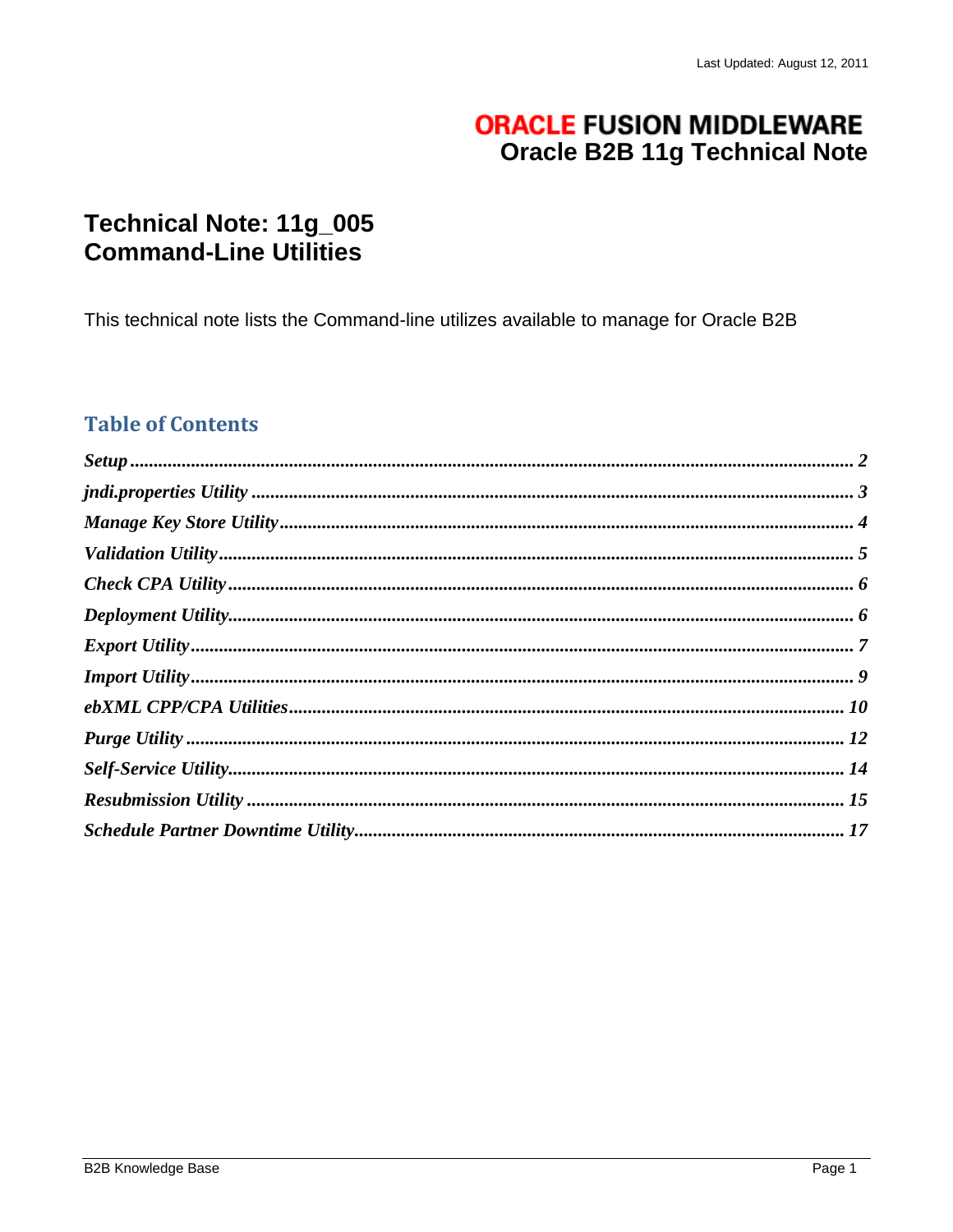## <span id="page-1-0"></span>**Setup**

## **Prerequisites**

- 1. To execute these command first set the environment variables;
	- ORACLE HOME
	- ANT\_HOME
	- JAVA\_HOME

## Example

- set ORACLE\_HOME=C:\oracle\wls\_home
- set ANT\_HOME=%ORACLE\_HOME%\modules\org.apache.ant\_1.7.1
- set JAVA\_HOME=%ORACLE\_HOME%\jdk160\_18
- 2. Create the jndi.properties file (Refer to utility details)

Refer to:

Oracle® Fusion Middleware User's Guide for Oracle B2B 11g Release 1 (11.1.1 Part Number E10229-04) [http://download.oracle.com/docs/cd/E14571\\_01/integration.1111/e10229/toc.htm](http://download.oracle.com/docs/cd/E14571_01/integration.1111/e10229/toc.htm)

18 Oracle B2B Command-Line Tools [http://download.oracle.com/docs/cd/E14571\\_01/integration.1111/e10229/scrpt\\_imp\\_exp\\_dep.ht](http://download.oracle.com/docs/cd/E14571_01/integration.1111/e10229/scrpt_imp_exp_dep.htm#CEGBDIDB) [m#CEGBDIDB](http://download.oracle.com/docs/cd/E14571_01/integration.1111/e10229/scrpt_imp_exp_dep.htm#CEGBDIDB)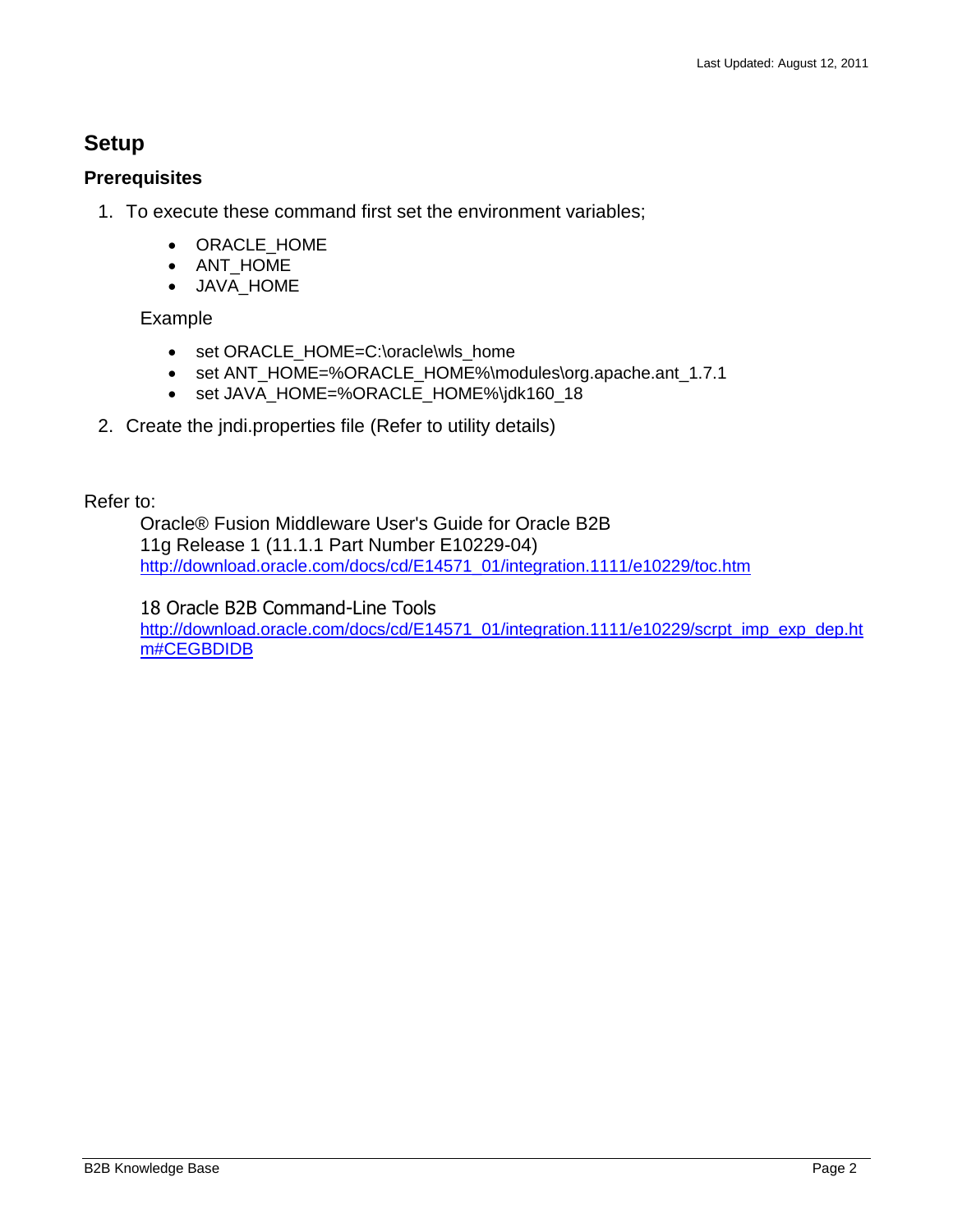## <span id="page-2-0"></span>**jndi.properties Utility**

The purpose of this utility is to create the jndi.properties for password protection of the command-line utilities

## **b2bcreate-prop Utility**

- cd \$ORACLE\_HOME/bin
- ant -f ant-b2b-util.xml b2bcreate-prop
	- **This will create the jndi.properties.**
- Edit file and include weblogic password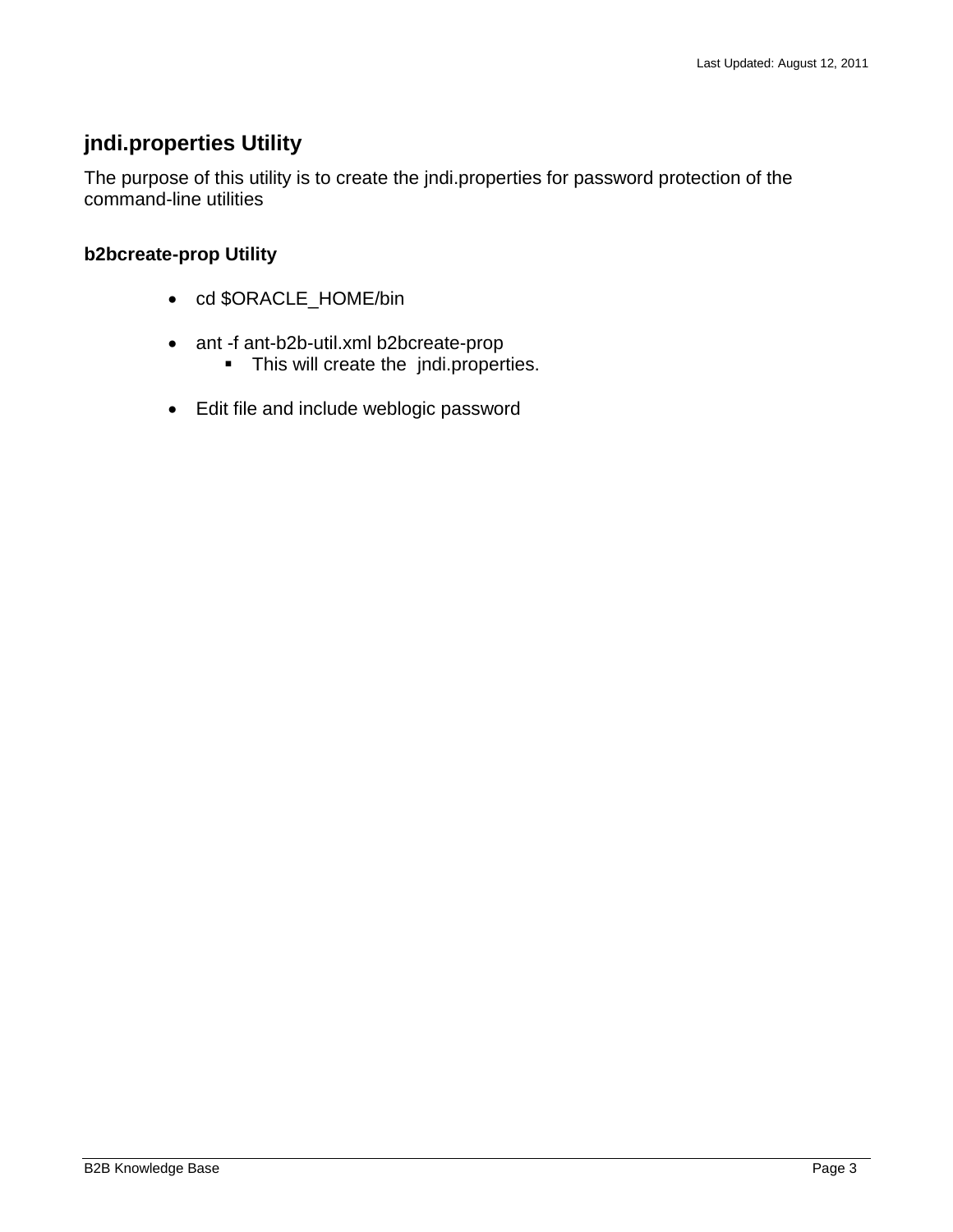## <span id="page-3-0"></span>**Manage Key Store Utility**

Certificate expiry has to be identified and notified to the Administrator as it affects the message flow with security. Oracle B2B has exposed Public API/Ant command to check the certificate for expiry. Users can define a schedule and encapsulate these API for proper Alert mechanism.

## **b2bmanagekeystore Utility Parameters**

| <b>Parameter</b> | <b>Description</b>                                            | <b>Value</b> | <b>Required</b> |
|------------------|---------------------------------------------------------------|--------------|-----------------|
| mode             | List certificate alias in the keystore and its expiry dates   | list         | N               |
| Alias            | Certificate status and its expiry date of the provided alias  |              | N               |
| days             | List certificates which will expire within the days specified | integer      | N               |

## **Examples**

• Get the list of certificate alias:

### *ant -f ant-b2b-util.xml b2bmanagekeystore -Dmode=list*

- Get the status of the certificate: *ant -f ant-b2b-util.xml b2bmanagekeystore -Dalias="MarketInc\_Cert"*
- Get list of certificates expiring on future date

 *ant -f ant-b2b-util.xml b2bmanagekeystore -Ddays=15*

Note:

Pre-requisite, it is required to configure the java key store in B2B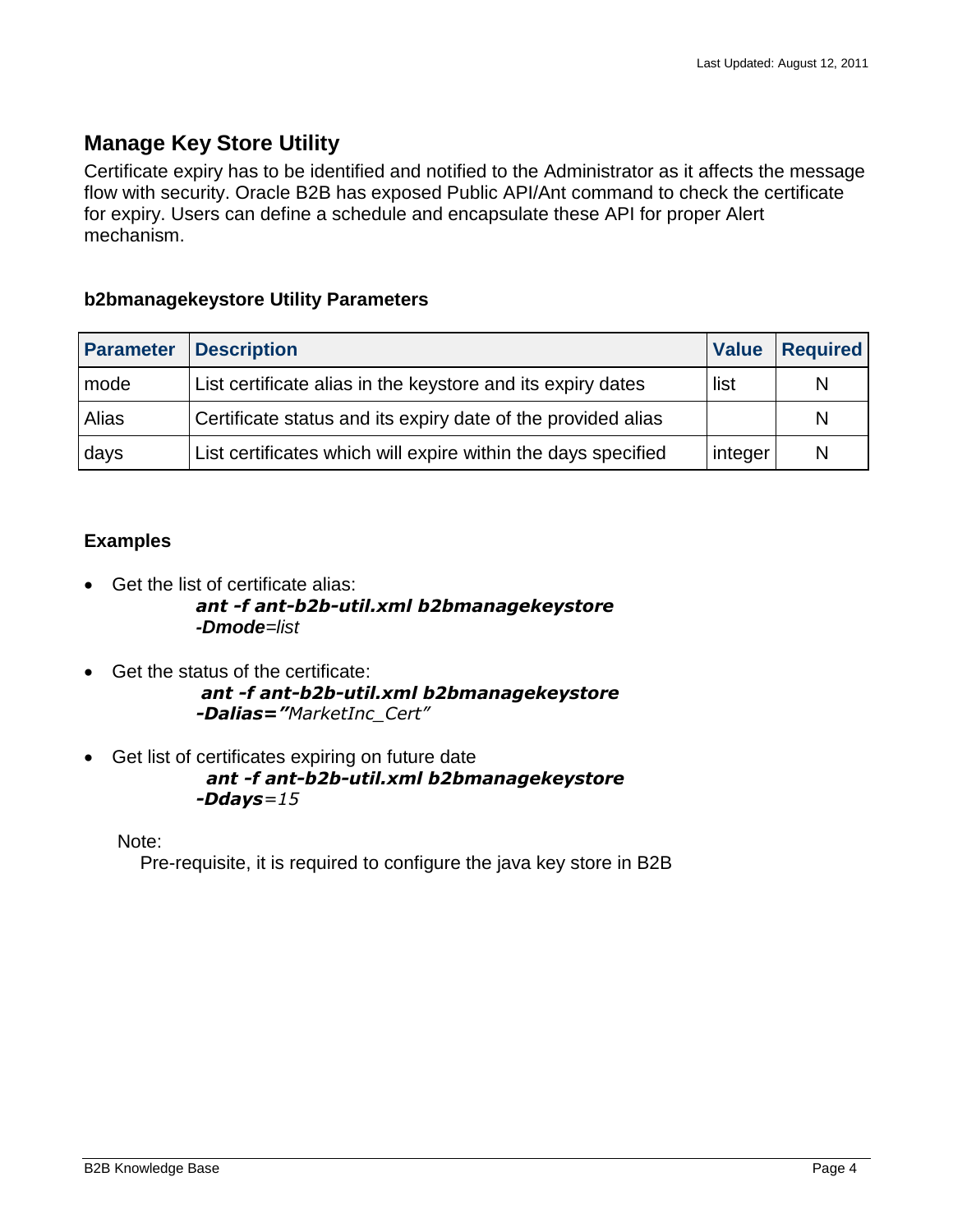## <span id="page-4-0"></span>**Validation Utility**

The purpose of this utility is to validate B2B metadata that includes agreements, partners, and documents. All agreements will be validated, if no Parameter specified.

## **b2bvalidate Utility Parameters**

| Parameter | <b>Description</b>                                                           | <b>Value</b>                                                              | <b>Required</b> |
|-----------|------------------------------------------------------------------------------|---------------------------------------------------------------------------|-----------------|
|           | mdsreference   Filenames of the<br>Partner<br>Agreement<br>Document protocol | File names has to be comma separated.<br>/soa/b2b prefix is not mandatory | <b>No</b>       |

## **Examples**

• Validate all agreements:

## *ant -f ant-b2b-util.xml b2bvalidate*

• Validate agreement tpa\_ID1234.xml

#### *ant -f ant-b2b-util.xml b2bvalidate -Dmdsreference="/soa/b2b/tpa\_ID1234.xml*"

• Validate agreement tpa\_ID1234.xml

*ant -f ant-b2b-util.xml b2bvalidate -Dmdsreference="tpa\_ID1234.xml"*

Validate Partner tp\_MyCompany.xml and agreement tpa\_ID1234.xml

*ant -f ant-b2b-util.xml b2bvalidate -Dmdsreference="tp\_MyCompany.xml, tpa\_ID1234.xml"*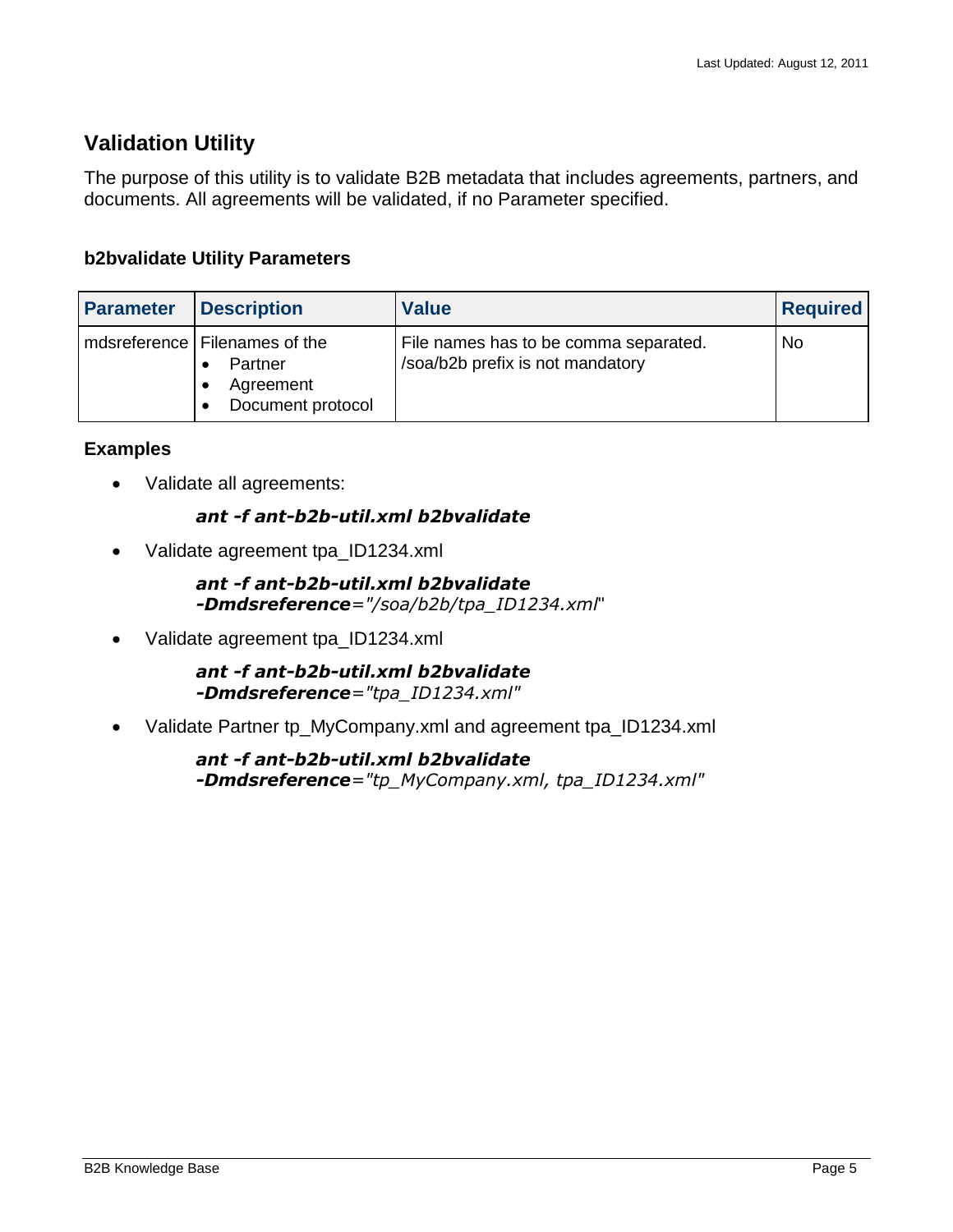## <span id="page-5-0"></span>**Check CPA Utility**

The purpose of this utility is to enable the user to check the availability of an agreement for a given CPAID and trading partner. Based on the result, the user can import the agreement with option overwrite=True/False.

#### **b2bcheckcpaid Utility Parameters**

|      | <b>Parameter Description</b> | <b>Value</b> | <b>Required</b> |
|------|------------------------------|--------------|-----------------|
| args | Oracle B2B metadata file     | null         | Yes             |

*ant –f ant-b2b-util.xml b2bcheckcpaid –Dargs="my\_file.zip"*

## <span id="page-5-1"></span>**Deployment Utility**

The purpose of this utility is to deploy validated agreements.

Note: To turn off validation set Oracle B2B system property "*b2b.deploy.validation"* to false.

#### **b2bdeploy Utility Parameters**

|          | <b>Parameter   Description</b> | <b>Value</b>                        | Required |
|----------|--------------------------------|-------------------------------------|----------|
| tpanames | 11< M agreement names          | agreement names separated by commas | No       |

#### **Examples**

• Deploy all agreements in repository.

### *ant -f ant-b2b-util.xml b2bdeploy*

Deploy agreement OracleServices\_001\_Agr and MarketInc\_001\_Agr

*ant -f ant-b2b-util.xml b2bdeploy -Dtpanames="OracleServices\_001\_Agr, MarketInc\_001\_Agr"*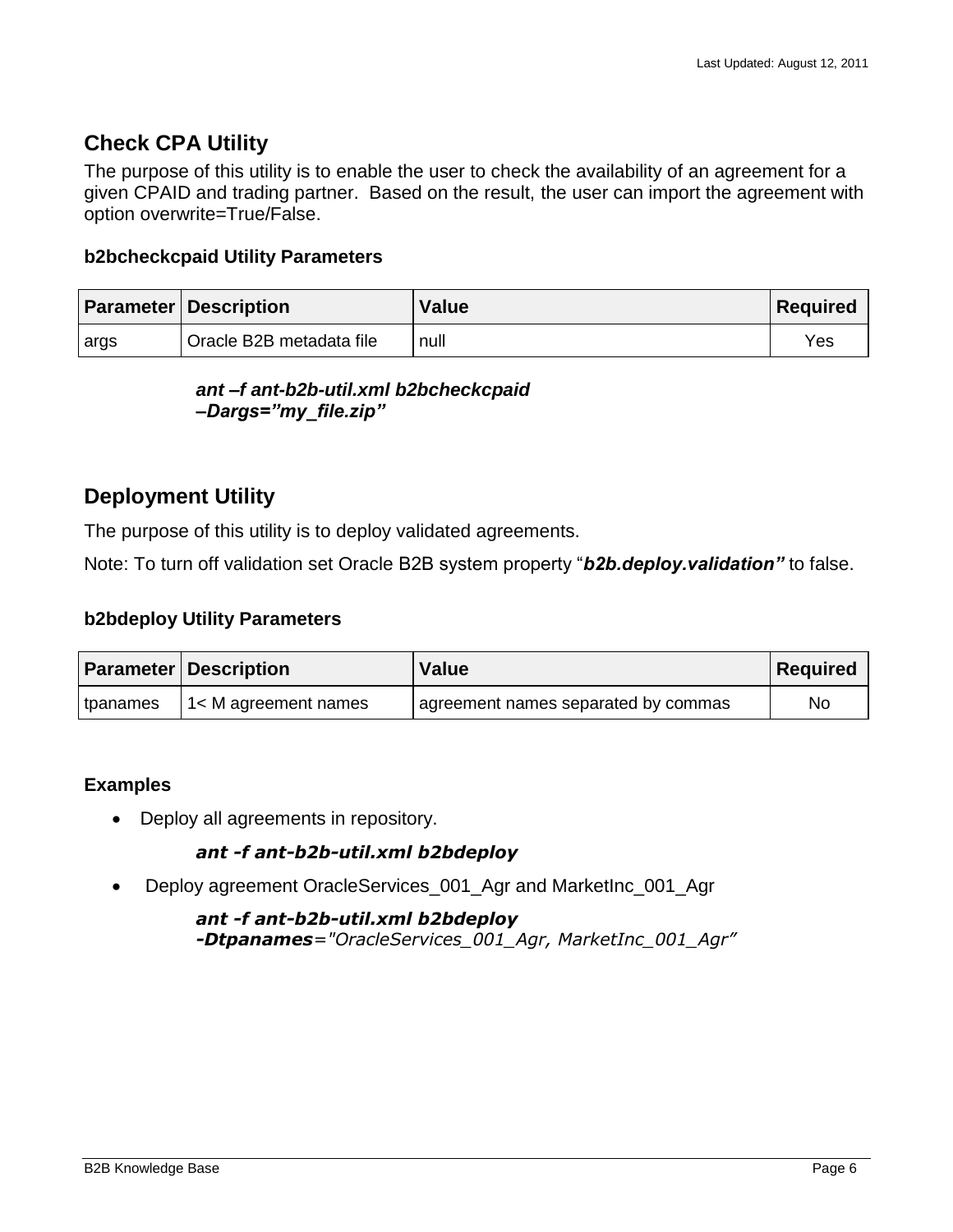## <span id="page-6-0"></span>**Export Utility**

The purpose of this utility is to export metadata from the Oracle B2B repository. If no parameters then the entire repository is exported

#### **b2bexport Utility Parameters**

| <b>Parameter</b> | <b>Description</b>                                                                                                                                                       | <b>Value</b>                              | <b>Required</b> |
|------------------|--------------------------------------------------------------------------------------------------------------------------------------------------------------------------|-------------------------------------------|-----------------|
| tpanames         | 1 <m agreements<br=""><math>\bullet</math><br/>If multiple agreements exported zip file will have<br/><math display="inline">\bullet</math><br/>equal # of zip files</m> | Agreement names<br>separated by<br>commas | No.             |
| tpname           | Partner will be exported.<br>$\bullet$<br>o Policy details (user/role)<br>o Supported Doc Def details truncated<br>$\circ$ Any tpname, tpanames, or policies             | Partner names<br>separated by<br>commas   | No.             |
| exportfile       | Location to write of metadata zip file                                                                                                                                   | /tmp/export.zip<br>(default)              | No.             |
| active           | Export agreements active state<br>$\bullet$<br>Used only with tpanames                                                                                                   | true<br>false (default)                   | No.             |
| policies         | Exports entire repository with user/role details, if<br>policies=true                                                                                                    | true<br>false (default)                   | <b>No</b>       |
| localfile        | Set to true if export file location exists on same server                                                                                                                | true<br>false (default)                   | <b>No</b>       |

### **Examples**

Export entire repository without policy details to "/tmp/export.zip"

#### *ant -f ant-b2b-util.xml b2bexport*

*or*

```
ant -f ant-b2b-util.xml b2bexport
-Dexportfile="/tmp/export.zip"
```
Export entire repository with policy details to /tmp/export.zip

```
ant -f ant-b2b-util.xml b2bexport 
-Dexportfile="/tmp/export.zip"
-Dpolicies=true
```
Export entire repository w/o details to /tmp/exportinserver.zip on same server.

```
ant -f ant-b2b-util.xml b2bexport 
-Dexportfile="/tmp/exportinserver.zip" 
-Dlocalfile=true
```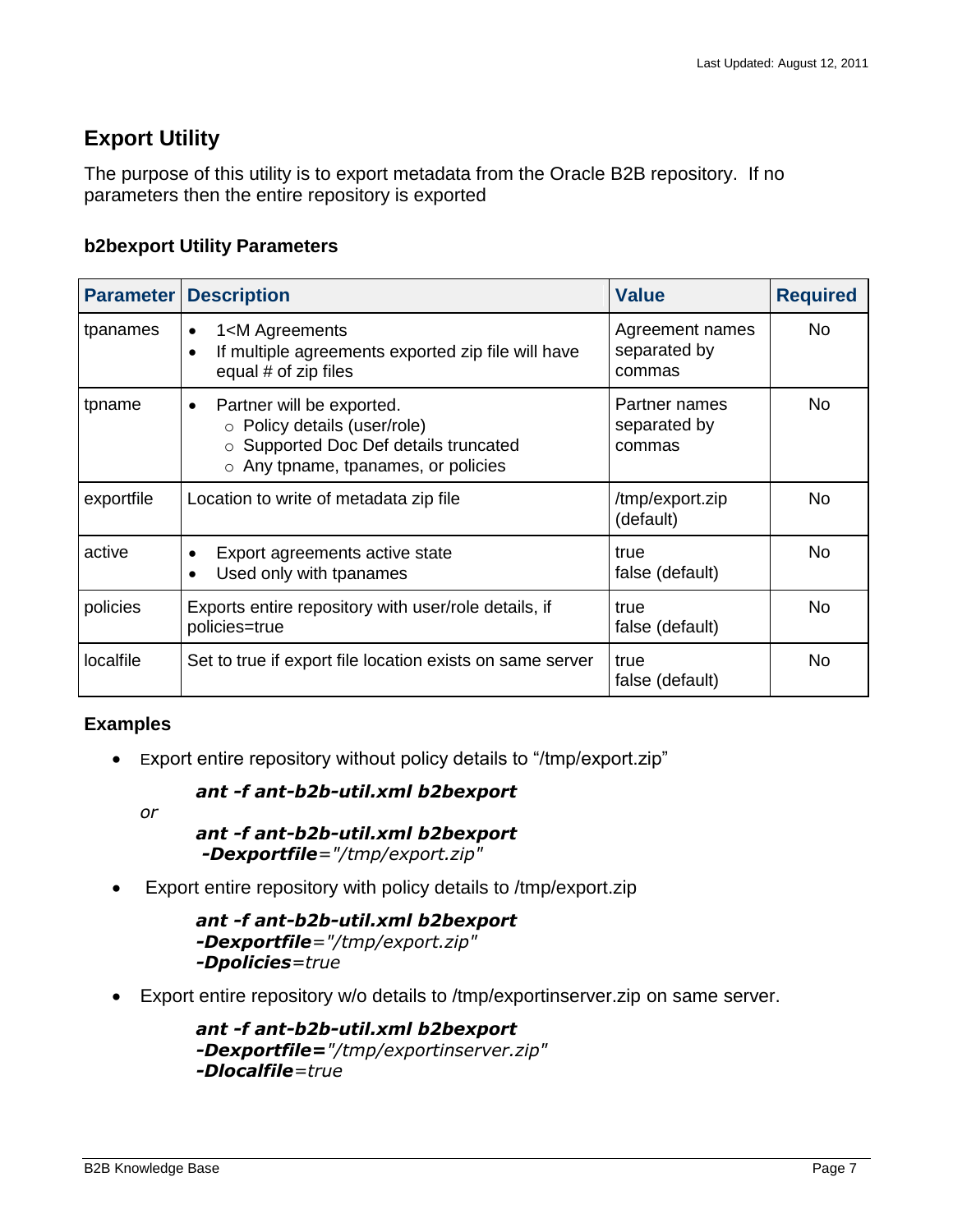Export Partner OracleServices to /tmp/OracleServices.zip

*ant -f ant-b2b-util.xml b2bexport -Dtpname="OracleServices" -Dexportfile="/tmp/OracleServices.zip"*

 Export an agreement from design time with listening channel details to /tmp/OracleServices\_001.zip. Listening channels will be deactivated, while exporting.

> *ant -f ant-b2b-util.xml b2bexport -Dtpanames="OracleServices\_001\_Agr" -Dexportfile="/tmp/OracleServices\_001.zip"*

 Export multiple deployed and active agreements to /tmp/export.zip. No listening channels will be exported.

> *ant -f ant-b2b-util.xml b2bexport -Dtpanames="OracleServices\_001\_Agr, MarketInc\_001\_Agr" -Dactive=true*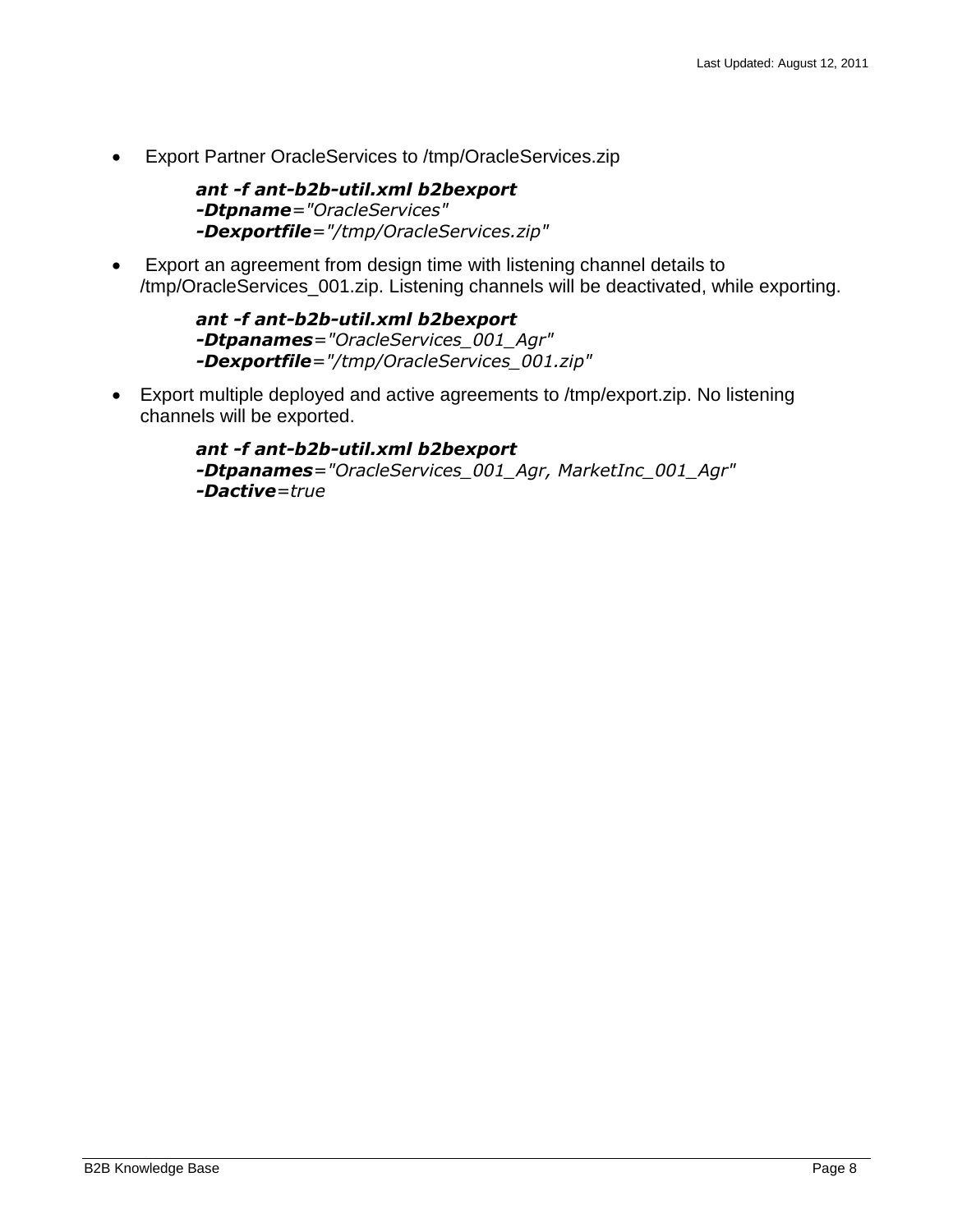## <span id="page-8-0"></span>**Import Utility**

The purpose of this utility is to import the B2B metadata file into the repository. Only Basic validation will be performed.

## **b2bimport Utility Parameters**

|            | <b>Parameter Description</b>                                        | <b>Value</b>            | <b>Required</b> |
|------------|---------------------------------------------------------------------|-------------------------|-----------------|
| exportfile | location of the export file(.zip file)                              |                         | Yes             |
| overwrite  | Overwrite existing business elements if present.                    | true<br>false (default) | No              |
| localfile  | If the export file location exists in server then set this to true. | true<br>false (default) | No              |

## **Example**

• import data from export.zip with overwrite=false

*ant -f ant-b2b-util.xml b2bimport -Dlocalfile=true -Dexportfile="/tmp/export.zip"*

Note:

The "Overwrite" parameter MUST be set to "true" when importing a B2B metadata file generated by the CPA/CPP Utility.

Why? To optimize the performance, which includes validation of the ebMS Service Header against the Collaboration-Protocol Agreement (CPA) Oracle B2B creates an index out of CPA and stores this index in the Document Type parameters.

The attributes for the validation and that define the uniqueness of each document are: Action, Service, ServiceType, FromRole, ToRole, CPAId. The behavior is:

- "Overwrite=true"
	- o The index is built/re-built
	- o All other artifacts are overwritten
- "Overwrite=false"
	- $\circ$  The index is NOT built/re-built
	- o Artifacts with a different name are appended
- Certificates
	- o No impacts, certificates are external to Oracle B2B in a JKS file.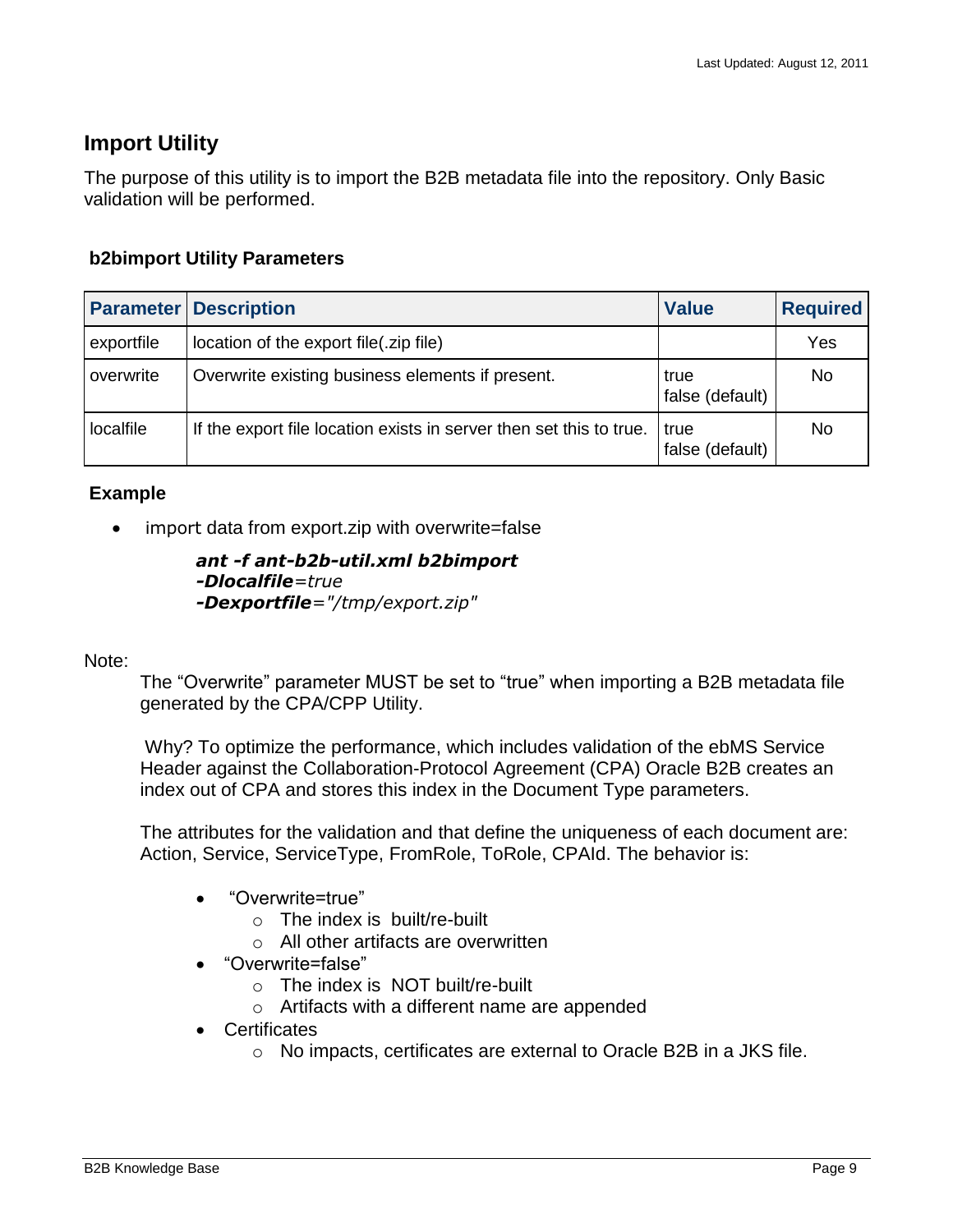## <span id="page-9-0"></span>**ebXML CPP/CPA Utilities**

The purpose of these utilities is to covert to/from a standard ebXML CPA file in the Oracle B2B metadata.

#### **b2bcreate-cpaprop Utility**

The purpose of this utility is to create property file template that can be customizes and then used to supply parameters for utilities:

- b2bcpaimport
- b2bcpaexport

#### **Template file variables**

| <b>Parameter</b><br>Prefix:<br>oracle.tip.b2b.ebms. | <b>Value</b>                                                 | <b>Description</b>                 |
|-----------------------------------------------------|--------------------------------------------------------------|------------------------------------|
| <b>OutputFolder</b>                                 | /output/                                                     | <b>CPA Output files</b>            |
| Document                                            | /output/soa.zip                                              | <b>CPA Export: B2B</b><br>Metadata |
| Document                                            | /input/cpa.xml                                               | <b>CPA Import: File</b>            |
| Host                                                | <partner></partner>                                          | <b>Host Name</b>                   |
| <b>HostEndPoint</b>                                 | http:// <hostname>:<port>/b2b/httpReceiver</port></hostname> | Host endpoint                      |
| <b>HostCertificateAlias</b>                         | $<$ Host $>$                                                 | <b>Host Certificate Alias</b>      |
| <b>TPCertificateAlias</b>                           | <partner></partner>                                          | <b>Partner Certificate Alias</b>   |
| <b>BPSSExport</b>                                   | true $ $ false                                               | <b>BPSS Export</b>                 |
| LogFolder                                           | /output/log/                                                 | Log Folder                         |
| LogLevel                                            |                                                              | DEBUG   INFO   ERROR               |
| LogType                                             |                                                              | text   xml                         |

Example "import" cpp\_cpp.properties

*oracle.tip.b2b.ebms.Document=/tmp/input/oracle\_cpa.xml oracle.tip.b2b.ebms.OutputFolder=/tmp/output/*

*oracle.tip.b2b.ebms.LogLevel=DEBUG oracle.tip.b2b.ebms.LogFolder=/tmp/output/log/ oracle.tip.b2b.ebms.LogType=text*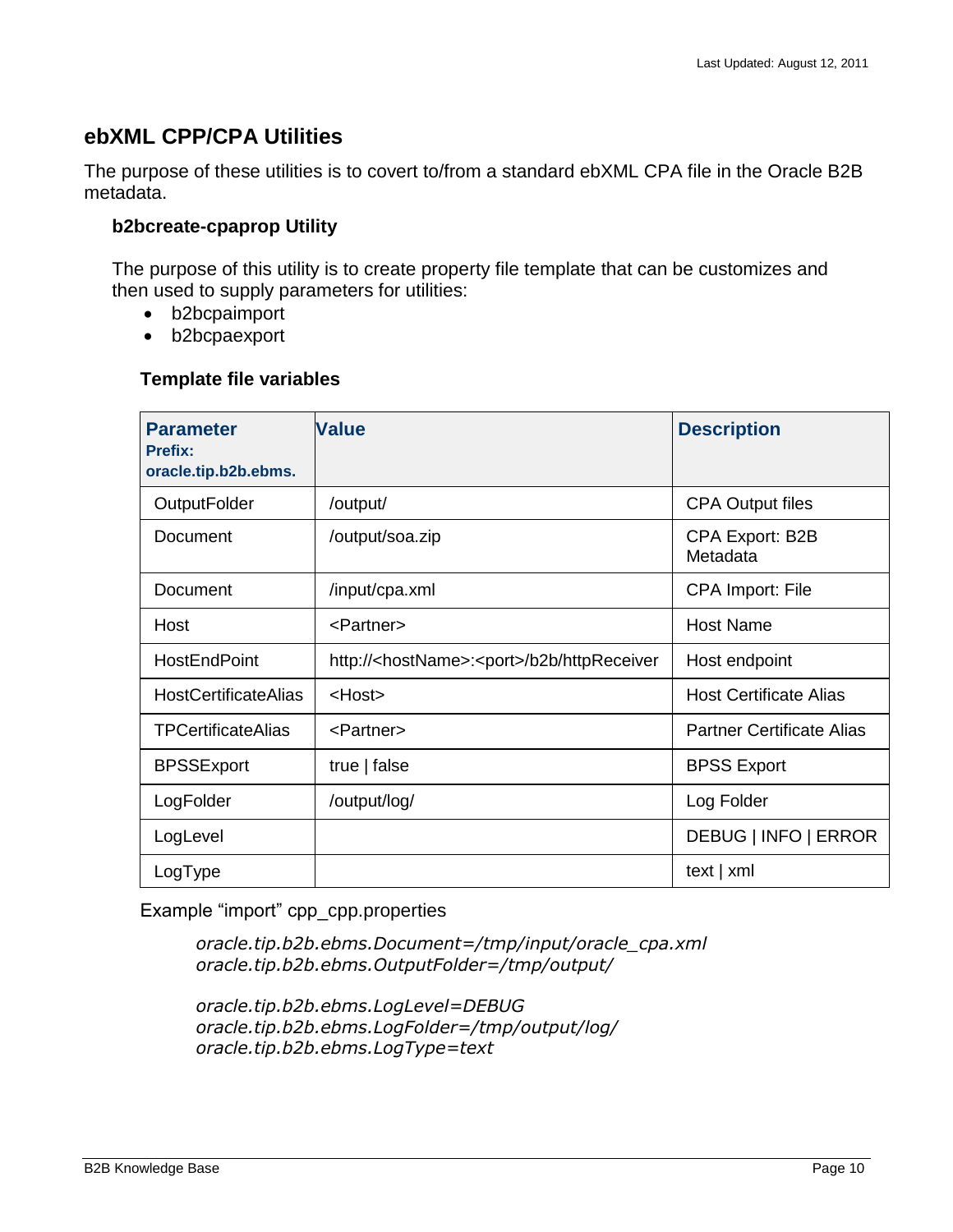#### **b2bcpaimport Utility**

The purpose of this utility is to convert a standard ebXML CPA file to Oracle B2B metadata file.

|          | <b>Parameter Description</b>                  | <b>Value</b>            | <b>Required</b> |
|----------|-----------------------------------------------|-------------------------|-----------------|
| propfile | Property file which stores configuration      | cpp_cpa.properties      | Yes             |
| standard | Way to import the cpa in an optimized<br>mode | true<br>false (default) | No              |

### **b2bcpaexport Utility**

• The purpose of this utility is to convert the Oracle B2B metadata file (.ZIP) to an ebXML standard cpa.xml

|          | <b>Parameter Description</b>                  | <b>Value</b>            | <b>Required</b> |
|----------|-----------------------------------------------|-------------------------|-----------------|
| propfile | Property file which stores configuration      | cpp_cpa.properties      | Yes             |
| standard | Way to export the cpa in an optimized<br>mode | true<br>false (default) | No              |

#### **Examples**

Create cpp\_cpa.properties file, where this command get run.

#### *ant -f ant-b2b-util.xml b2bcreate-cpaprop*

Convert a standard ebXML CPA xml file to an Oracle B2B metadata file.

*ant -f ant-b2b-util.xml b2bcpaimport -Dpropfile="/tmp/cpp\_cpa.properties" -Dstandard=true*

Convert an Oracle B2B metadata file to a standard ebXML CPA xml file.

*ant -f ant-b2b-util.xml b2bcpaexport -Dpropfile="/tmp/cpp\_cpa.properties" -Dstandard=true*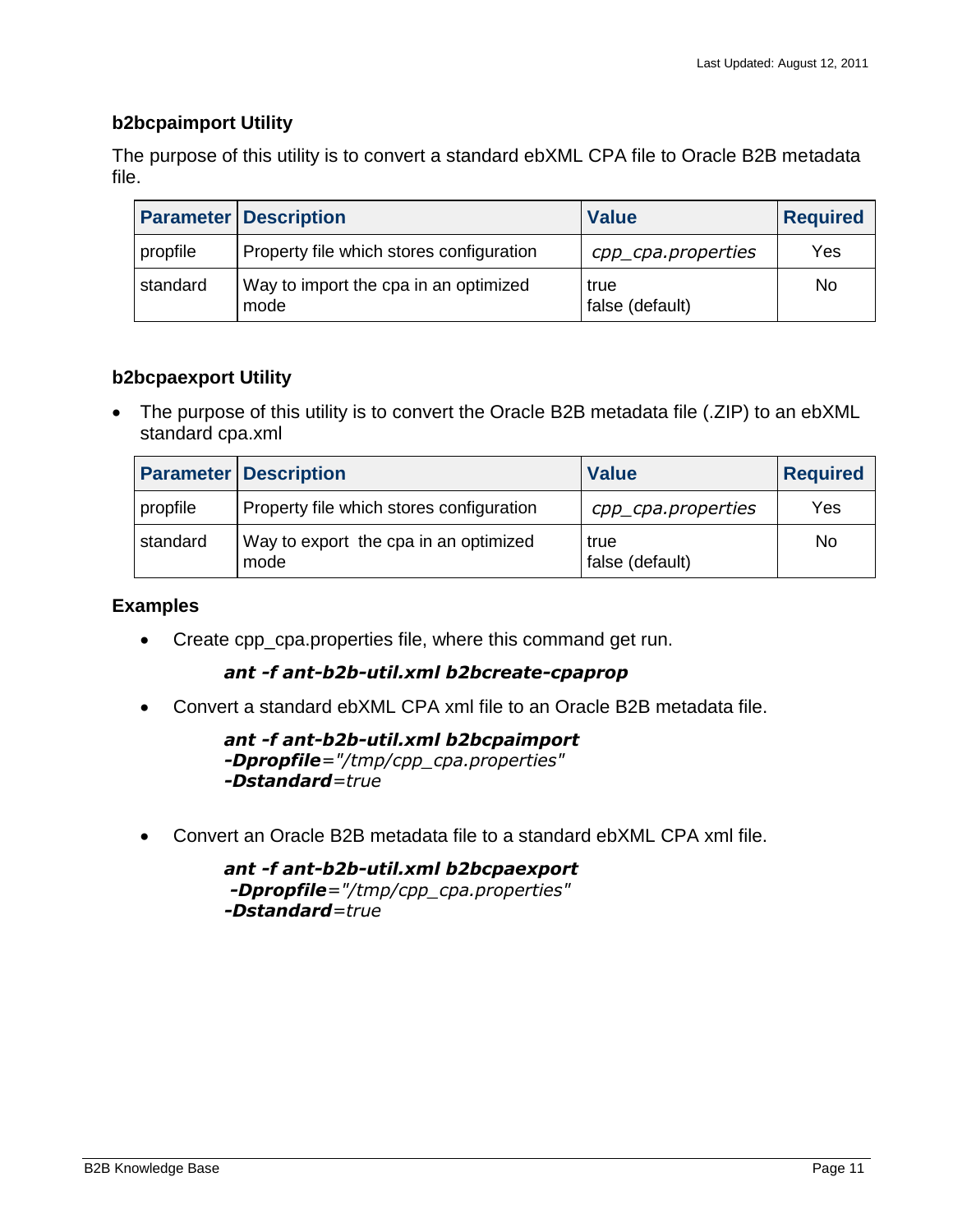# <span id="page-11-0"></span>**Purge Utility**

The purpose of this utility is to purge design or runtime data from the B2B repository.

## **b2bpurge Utility Parameters**

| <b>Parameter</b>   | <b>Description</b>                                                                                    | <b>Value</b>                                                                           | <b>Required</b> |
|--------------------|-------------------------------------------------------------------------------------------------------|----------------------------------------------------------------------------------------|-----------------|
| mode               | Runtime:<br>Msgstate<br>Fromdate<br>Todate<br>purgecontrolnumber<br>Design time:<br>TP: host          | DT<br><b>RT</b>                                                                        | <b>No</b>       |
| fromdate           | In double-quotes<br>$\bullet$<br>dd/mm/yyyy hh:mm AM/PM<br>$\bullet$                                  |                                                                                        | <b>No</b>       |
| todate             | In double/quotes<br>$\bullet$<br>dd/mm/yyyy hh:mm AM/PM<br>$\bullet$                                  |                                                                                        | <b>No</b>       |
| msgstate           | Deletes all messages with<br>٠<br>message state<br>If msgstate used then start / end<br>date required | MSG_COMPLETE<br><b>MSG ERROR</b><br>MSG_WAIT_TRANSMIT<br>MSG_WAIT_FA<br>MSG_WAIT_BATCH | <b>No</b>       |
| tp                 | partner name                                                                                          |                                                                                        | <b>No</b>       |
| direction          |                                                                                                       | <b>INBOUND</b><br><b>OUTBOUND</b>                                                      | <b>No</b>       |
| msgtype            | Type of the message                                                                                   |                                                                                        | <b>No</b>       |
| agreement          | Name of the agreement                                                                                 |                                                                                        | No              |
| agreementid        | <b>CPAID for a Trading Partner</b>                                                                    |                                                                                        | no              |
| idtype             | Identification type                                                                                   |                                                                                        | <b>No</b>       |
| idvalue            | <b>Identification value</b>                                                                           |                                                                                        | <b>No</b>       |
| archive            | Archive                                                                                               | true (Default)   false                                                                 | <b>No</b>       |
| archivename        | Archived filename                                                                                     |                                                                                        | No              |
| purgecontrolnumber | delete EDI Control Numbers                                                                            | true   false (Default)                                                                 | No              |
| cascadedelete      | Purges associate document (Type /<br>Def) if not uses by another partner                              | true   false (Default)                                                                 | No              |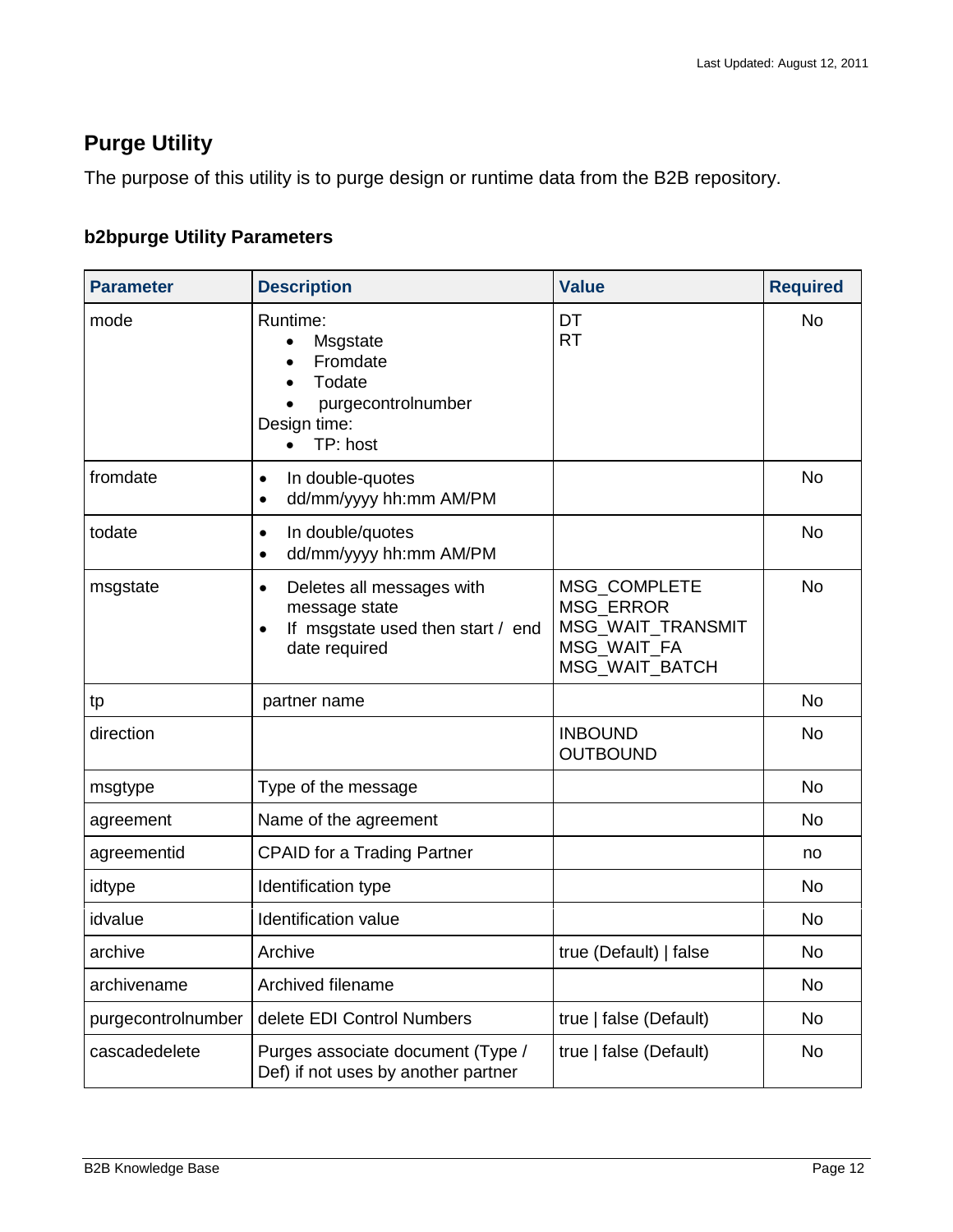## **Examples**

Purges all design and runtime data. The environment is reset to install time.

## *ant -f ant-b2b-util.xml b2bpurge*

• Purges all design data.

#### *ant -f ant-b2b-util.xml b2bpurge -Dmode=DT*

• Purges all runtime data

#### *ant -f ant-b2b-util.xml b2bpurge -Dmode=RT*

Purges all runtime data including the control numbers

```
ant -f ant-b2b-util.xml b2bpurge 
-Dmode=RT
-Dpurgecontrolnumber=true
```
• Purges all messages between the dates with the given message state

```
ant -f ant-b2b-util.xml b2bpurge 
-Dmode=RT 
-Dfromdate="19/12/2009 01:04 AM" 
-Dtodate="19/12/2009 01:05 AM" 
-Dmsgstate=MSG_COMPLETE
```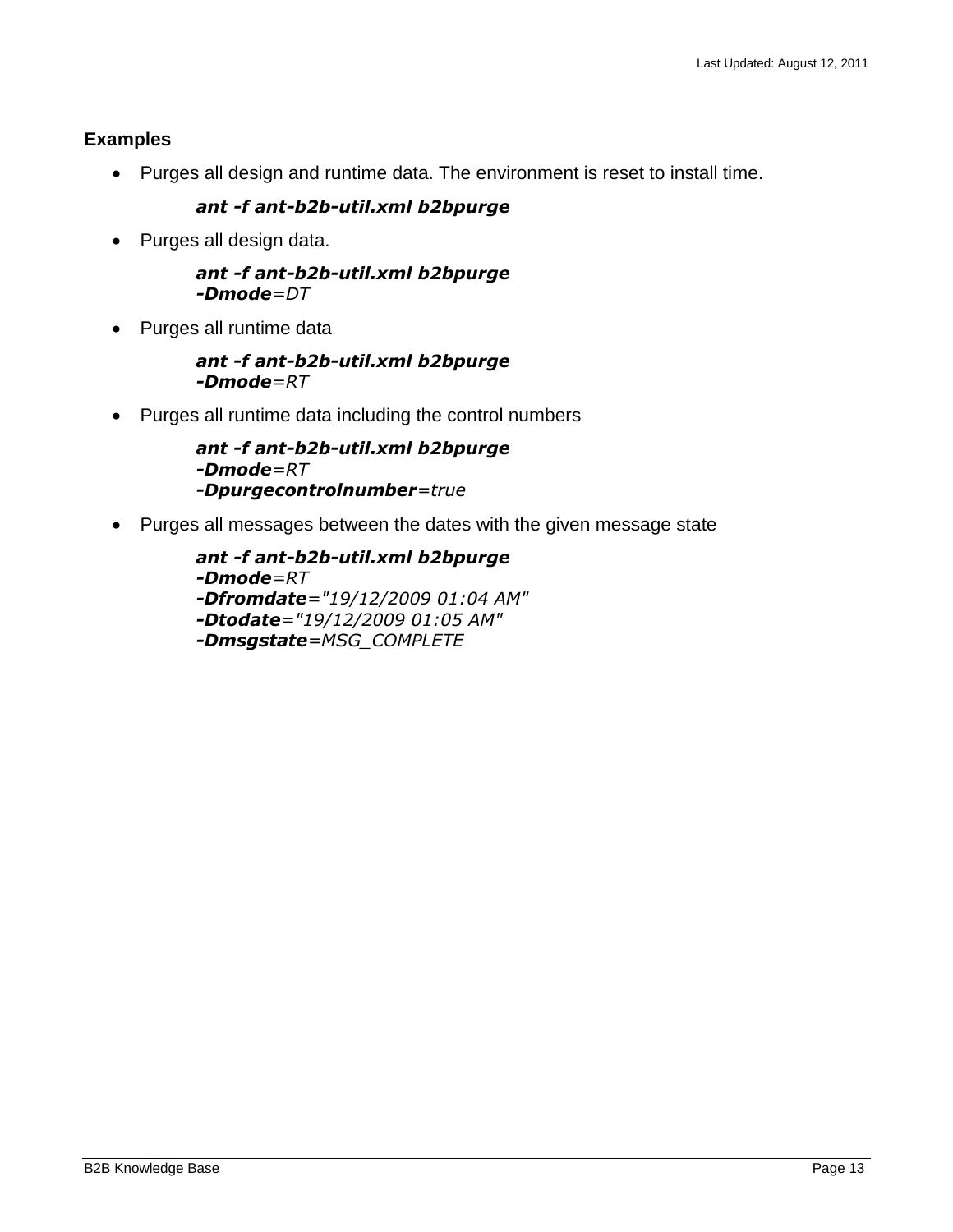## <span id="page-13-0"></span>**Self-Service Utility**

The purpose of this utility is to create Oracle B2B metadata from an XML file which get created based on the selfservice.xsd.

## **b2bselfservicexsd Utility**

This utility creates "selfservice.xsd" This structure can then be use to create Oracle B2B metadata in XML format

### **b2bselfservice Utility**

This utility converts the selfservice xml to the standard Oracle B2B Metadata file.

#### **Parameters**

|        | <b>Parameter Description</b>                            | <b>Required</b> |
|--------|---------------------------------------------------------|-----------------|
| input  | <b>XML</b> file location absolute location              | Yes             |
| output | Oracle B2B metadata stored as ZIP file in this location | No.             |

### **Examples**

Create selfservice.xsd file, where this command get run.

### *ant -f ant-b2b-util.xml b2bselfservicexsd*

Convert selfservice xml to Oracle B2B metadata ZIP file and stored in /tmp/soa.zip.

*ant -f ant-b2b-util.xml b2bselfservice -Dinput="/tmp/selfservice1.xml"*

 Convert selfservice xml to Oracle B2B metadata ZIP file and stored in /tmp/as11b2b.zip.

> *ant -f ant-b2b-util.xml b2bselfservice -Dinput="/tmp/selfservice1.xml" -Doutput="/tmp/as11b2b.zip"*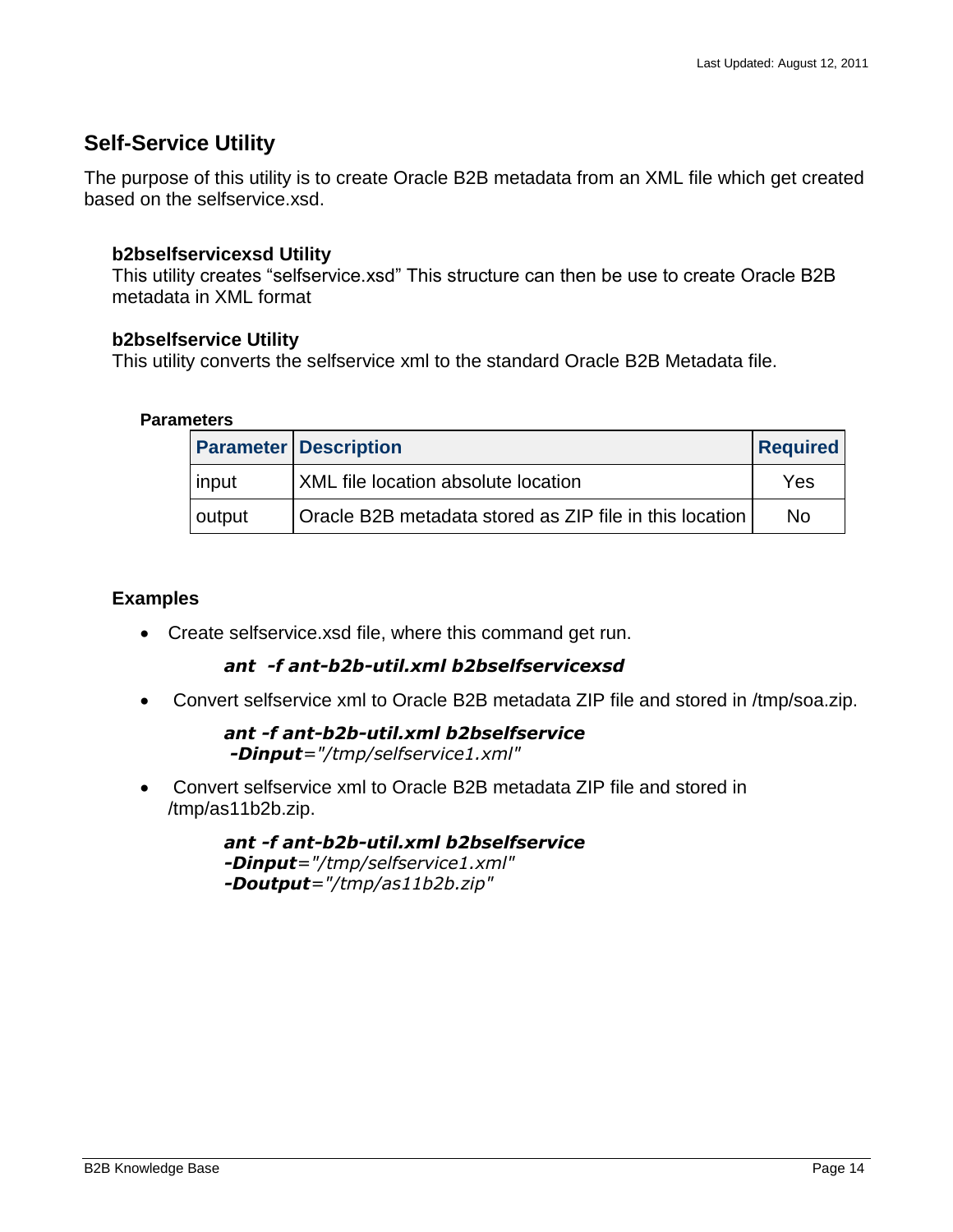## <span id="page-14-0"></span>**Resubmission Utility**

The purpose of this utility is to resubmit either Application or Wire messages for processing.

Note:

Refer to section on throttling to address the surge of messages that may occur by the resubmission.

## **b2bresubmit Utility Parameters**

| <b>Parameter</b> | <b>Description</b>                                      | <b>Value</b>                                                                           | <b>Required</b> |
|------------------|---------------------------------------------------------|----------------------------------------------------------------------------------------|-----------------|
| msgsource        | Message source                                          | APPMSG (Default)<br><b>WIREMSG</b>                                                     | Υ               |
| msgid            | Message Id                                              | Multiple message ids<br>separated by comma                                             | N               |
| payloadpath      | Payload path                                            |                                                                                        | N               |
| fromdate         | In double-quotes<br>$\bullet$<br>dd/mm/yyyy hh:mm AM/PM |                                                                                        | N               |
| todate           | In double-quotes<br>$\bullet$<br>dd/mm/yyyy hh:mm AM/PM |                                                                                        | N               |
| msgstate         | <b>Message State</b>                                    | MSG_COMPLETE<br><b>MSG ERROR</b><br>MSG_WAIT_TRANSMIT<br>MSG_WAIT_FA<br>MSG_WAIT_BATCH | N               |
| direction        | Direction of the message                                | <b>OUTBOUND</b><br><b>INBOUND</b>                                                      | $\mathsf{N}$    |
| doctype          | Document Type                                           |                                                                                        | N               |
| tp               | Partner name                                            |                                                                                        | N               |
| convid           | Conversation Id                                         |                                                                                        | N               |
| Agreement        | Agreement Name                                          | Name of the agreement                                                                  | N               |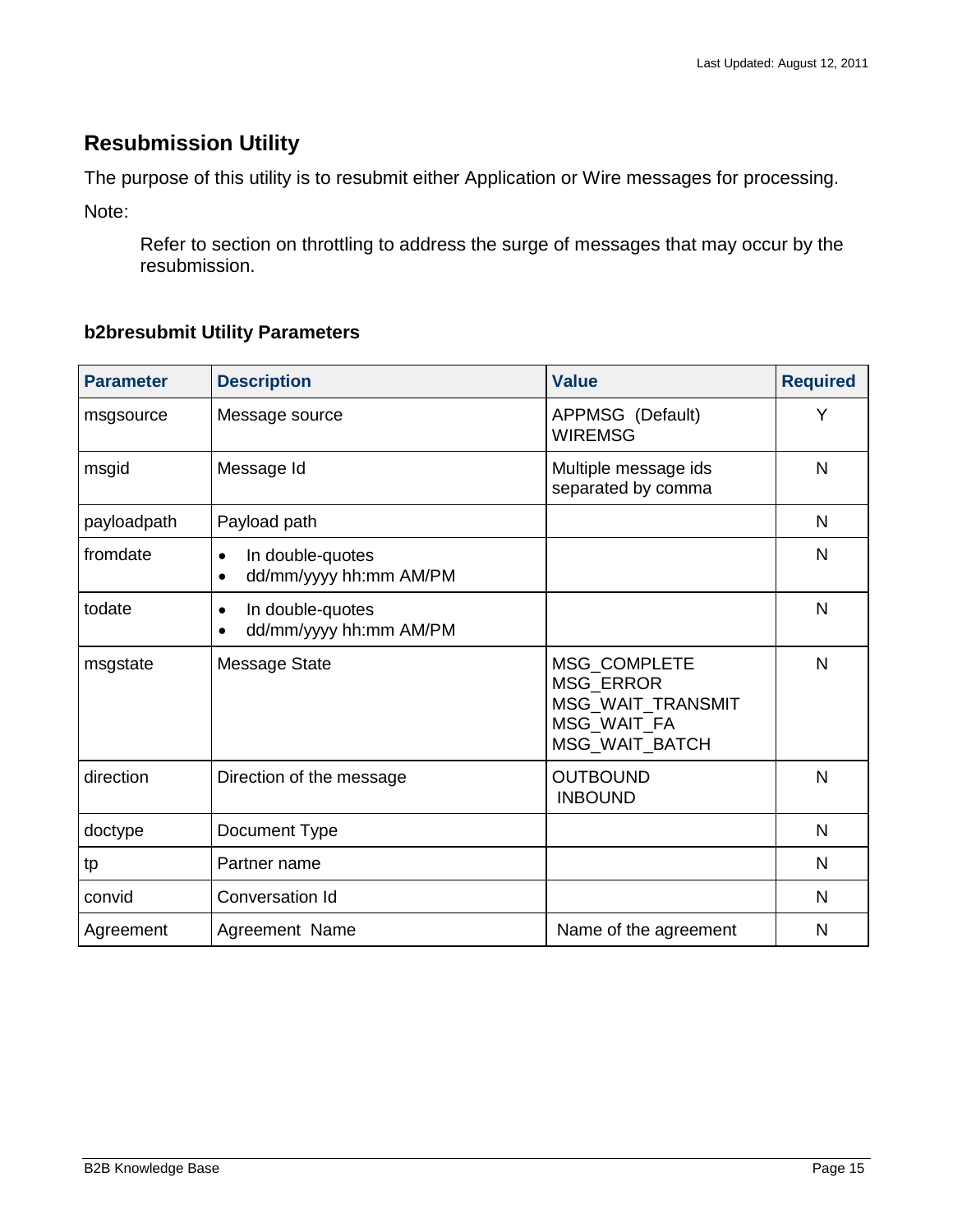### **Examples**

resubmit the outbound appmessage, which has a message Id as 12345

```
ant -f ant-b2b-util.xml b2bresubmit 
-Dmsgsource=APPMSG
-Dmsgid=12345
```
Other examples:

*ant -f ant-b2b-util.xml b2bresubmit -Dmsgsource=APPMSG -Ddoctype="850"*

*ant -f ant-b2b-util.xml b2bresubmit -Dmsgsource=APPMSG -Dfromdate="29/11/2009 05:40 AM" -Dtodate="30/11/2009 07:39 AM"*

```
ant -f ant-b2b-util.xml b2bresubmit 
-Dmsgsource=APPMSG 
-Dagreement="OracleServices_X12_4010_850"
```

```
ant -f ant-b2b-util.xml b2bresubmit 
-Dmsgsource=WIREMSG
-Dmsgstate=MSG_ERROR
```

```
ant -f ant-b2b-util.xml b2bresubmit 
-Dmsgsource=APPMSG 
-Dfromdate="29/11/2009 05:40 AM" 
-Dtodate="30/11/2009 07:39 AM" 
-Ddirection=OUTBOUND
```

```
ant -f ant-b2b-util.xml b2bresubmit 
-Dmsgsource=APPMSG 
-Dfromdate="29/11/2009 05:40 AM" 
-Dtodate="30/11/2009 07:39 AM"
-Ddirection=INBOUND
```

```
ant -f ant-b2b-util.xml b2bresubmit 
-Dmsgsource=APPMSG 
-Dmsgid="12345"
-Dpayloadpath="/tmp/850.xml"
```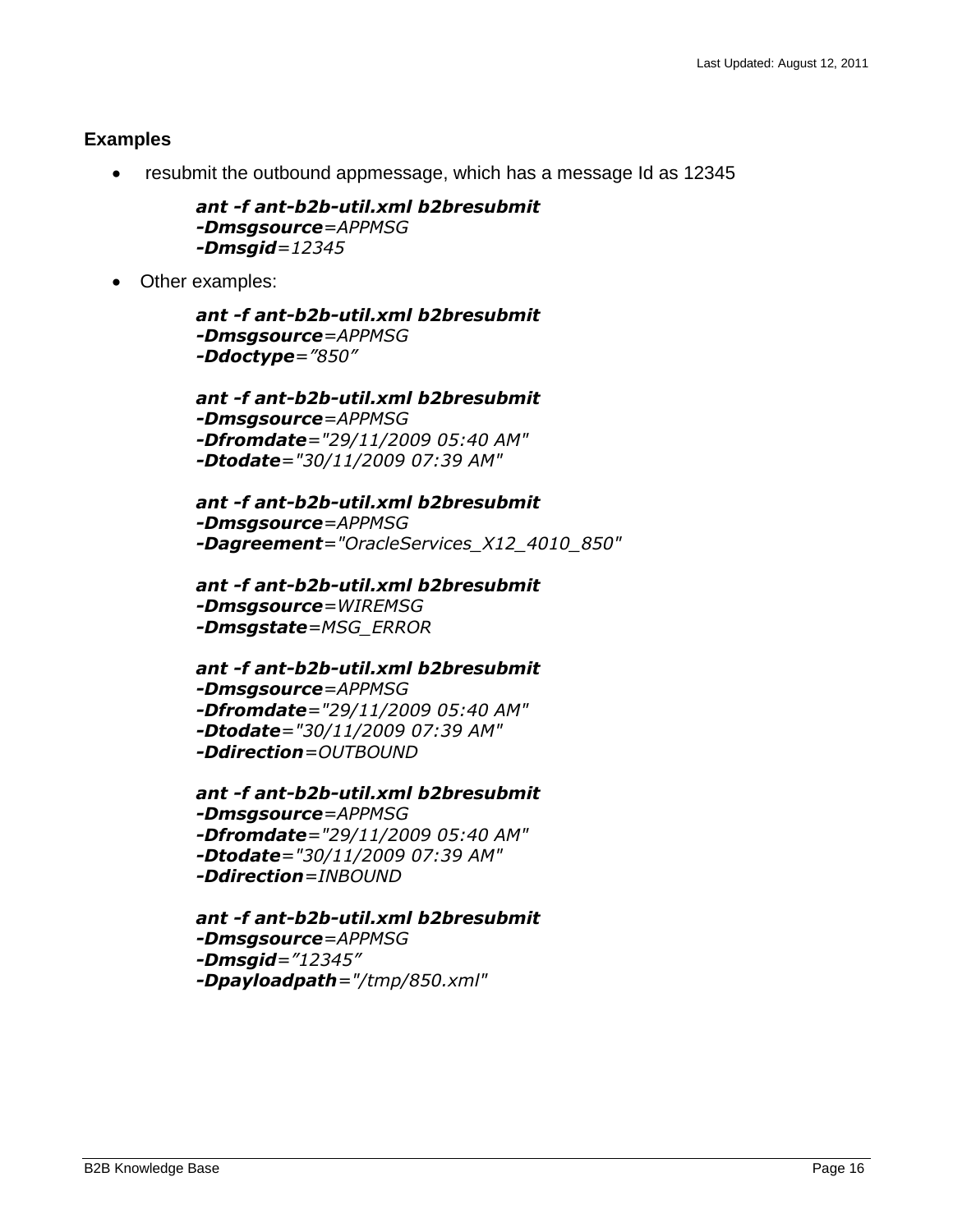## <span id="page-16-0"></span>**Schedule Partner Downtime Utility**

The purpose of this utility is to schedule partner downtime.

#### **Setup**

This process uses the Stacking infrastructure, which is based on a store and forward mechanism. To enable the following UI parameters must be set. Administration  $\rightarrow$  Configuration

| <b>UI: Parameter</b>      | <b>Description</b>                          | Default Min. Value |
|---------------------------|---------------------------------------------|--------------------|
| Outbound dispatcher count | # of dispatchers used for outbound messages |                    |

For more details refer to (Configuring B2B System Parameters)

[http://download.oracle.com/docs/cd/E14571\\_01/integration.1111/e10229/bb\\_config.htm#CEGEADFJ](http://download.oracle.com/docs/cd/E14571_01/integration.1111/e10229/bb_config.htm#CEGEADFJ)

**Note:** Number of dispatchers depends on the load and configuration of the system.

#### **b2bschedule Utility Parameters**

| <b>Parameter</b> | <b>Description</b>                                                      | <b>Value</b>                                   | <b>Required</b> |
|------------------|-------------------------------------------------------------------------|------------------------------------------------|-----------------|
| mode             | Specifies the mode                                                      | <b>SCHEDULE (Default)</b><br><b>UNSCHEDULE</b> | N               |
| tp               | <b>Partner Name</b>                                                     |                                                | Y               |
| fromdate         | Start of downtime<br>In double-quotes<br>dd/mm/yyyy hh:mm AM/PM         |                                                | N               |
| todate           | End of downtime<br>In double-quotes<br>dd/mm/yyyy hh:mm AM/PM           |                                                | N               |
| schedulename     | <b>Schedule Name</b>                                                    |                                                | Y               |
| channelname      | <b>Delivery Channels</b>                                                | If null: ALL the channels                      | N               |
| extend           | Extend the schedules<br>In double-quotes<br>٠<br>dd/mm/yyyy hh:mm AM/PM |                                                | N               |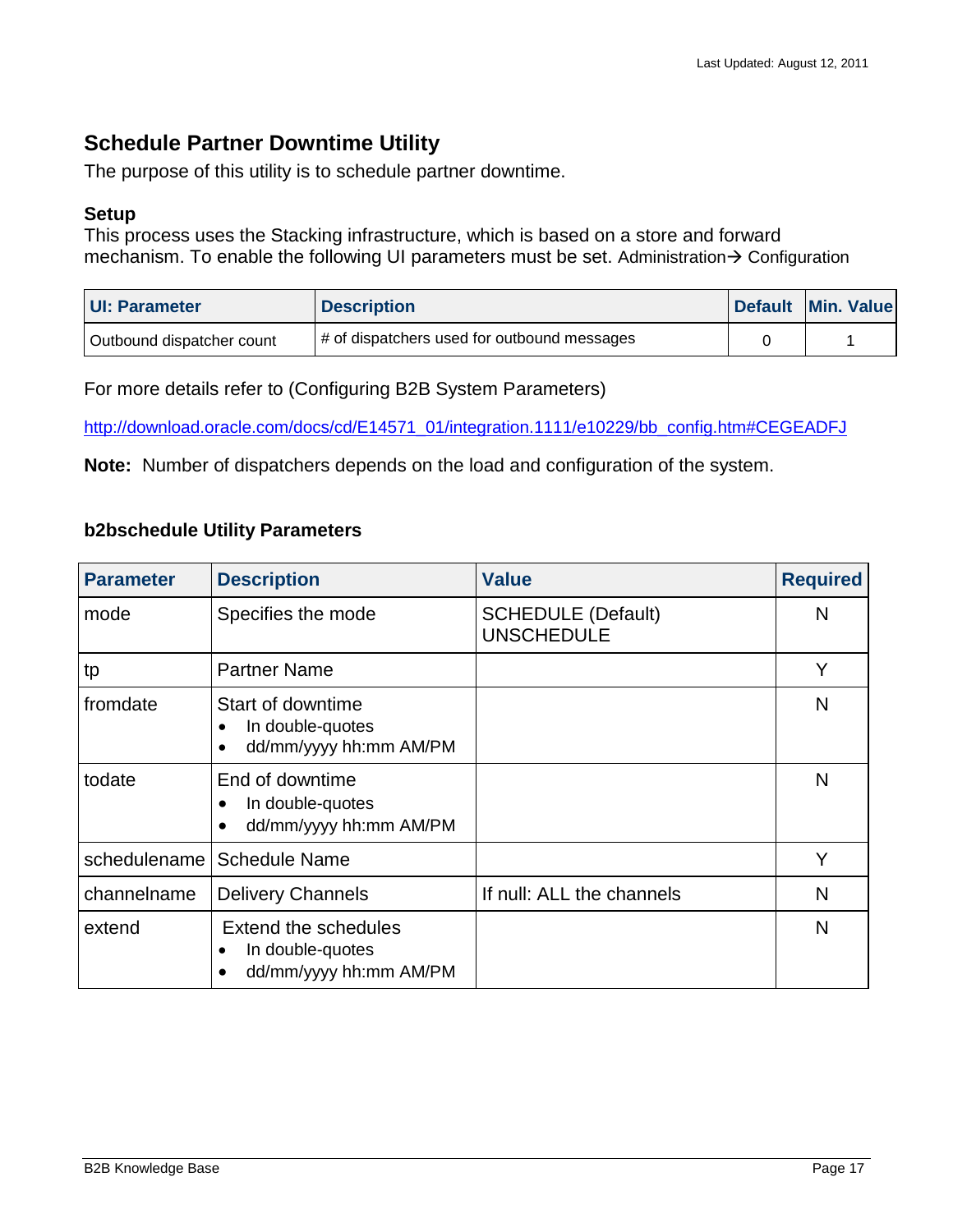#### **Examples**

1. Schedule Partner downtime for a specific channel and duration

```
ant -f ant-b2b-util.xml b2bschedule 
-mode= SCHEDULE 
-Dtp="OracleServices"
-Dfromdate="28/05/2010 06:10 AM"
-Dtodate='28/05/2010 06:15 AM"
-Dchannelname="MarketInc_AS2_DC"
-Dschedulename= "Maintenance"
```
- 2. Schedule a particular channel for downtime *ant -f ant-b2b-util.xml b2bschedule -mode= SCHEDULE -Dtp="MarketInc" -Dchannelname="MarketInc\_ebMS\_DC"*
- 3. Schedule the Partner for downtime All channels of particular partner will be down for unknown duration. Executing the unscheduled command separately would bring back the partner to active.

```
ant -f ant-b2b-util.xml b2bschedule 
-mode= SCHEDULE
-Dtp="MarketInc"
```
4. Schedule downtime for a particular duration of time

*ant -f ant-b2b-util.xml b2bschedule -mode=* SCHEDULE *-Dtp="MarketInc" -Dfromdate="28/05/2010 03:05 AM" -Dtodate="28/05/2010 03:08 AM"*

5. Un-scheduling the scheduled event *ant -f ant-b2b-util.xml b2bschedule -Dmode=UNSCHEDULE -Dschedulename="Maintenance"*

Note:

- Variants on date-based options are
	- o NO start date
		- Triggers the down time immediately upon creation till the end date
	- o NO end date

Indefinite downtime: Will unschedule operation